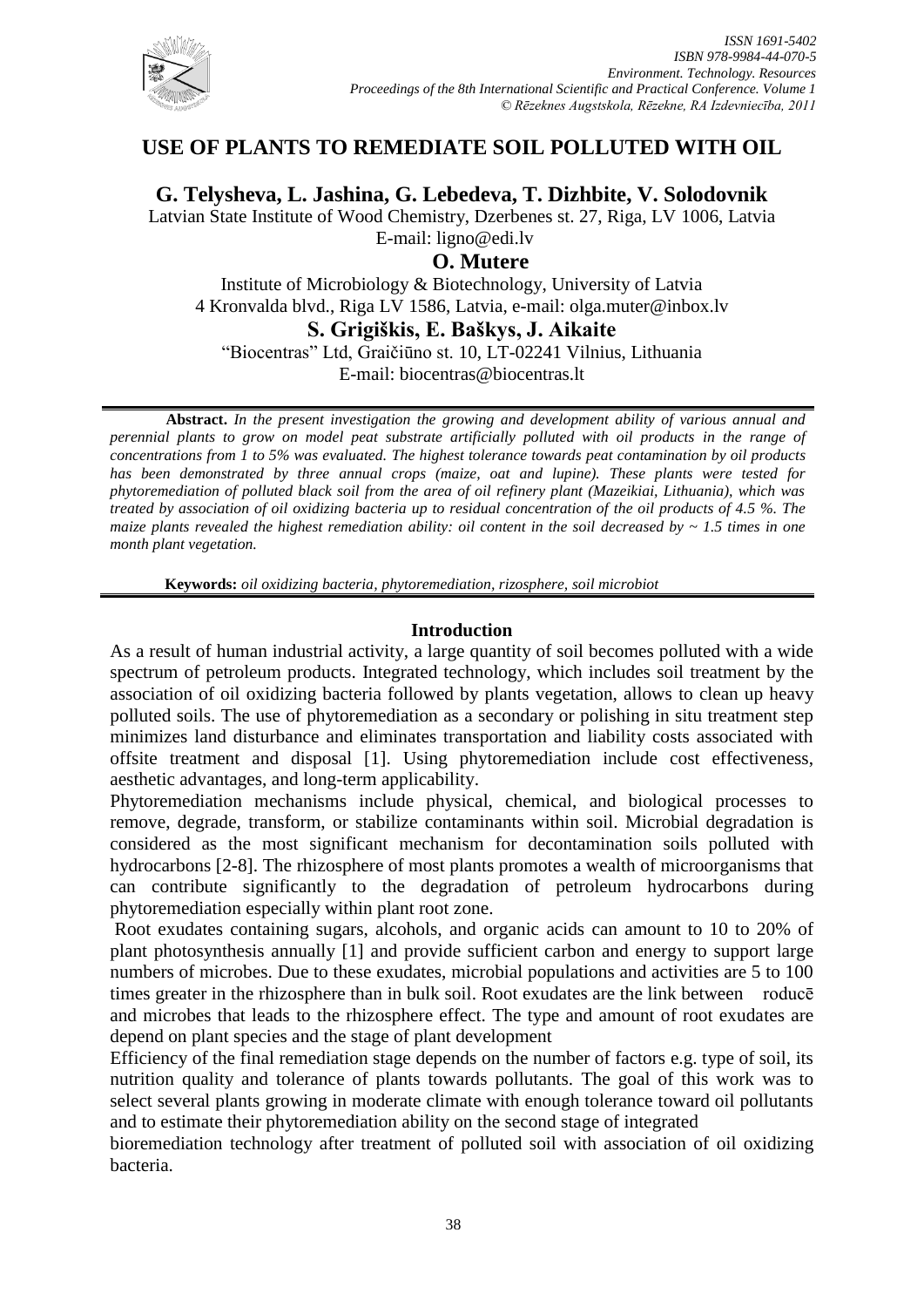## **Materials and methods**

*Plant seeds.* Certified seeds of annual and perennial plants, provided by the LUA Agency "Research Institute of Agriculture", were used for the experiments.

|   | <b>Annual plants:</b>           | Latin name of the crop |
|---|---------------------------------|------------------------|
|   | 1 Field beans "Ada"             | Faba bona              |
|   | 2 White mustard                 | Sinapis alba           |
|   | Lupine broad-leaved "Peršacvet" | Lupinus                |
|   | 4 Oat "Laima"                   | Avena sativa           |
|   | 5 Maize "Ostreg"C.V. (Ukraine)  | Zea mays               |
|   | <b>Perrennial plants:</b>       |                        |
|   | 6 Red clover "Dīvaja"*          | Trifolium pratense     |
|   | 7 Timothy "Teicis"*             | Phleum pratense        |
|   | 8 Ryegrass "Spīdola"*           | Lolium perenne         |
| 9 | Lucerne "Skriveri"*             | Medicago sativa        |

\*Plants of Latvian Selection

Before sowing, the germination of seeds was tested and the norm of the seeds needed for sowing was corrected taking into account the test results.

*Tolerance of annual and perennial plants towards oil products* was tested in a model experiment on peat substrate PG-MIX 12-14-24. The contaminant for purposeful pollution of peat substrate was obtained by mixing of oil and mazut (1:1) and 3 polluted substrates with 1, 3 and 5% of oil products were prepared. Experiments were made in triplicate in 0.5 l vegetation vessels placed at the experimental space in outdoor conditions. Germination of seeds in the polluted substrate was established at  $3<sup>rd</sup>$  and  $6<sup>th</sup>$  day after sowing. The quantity of survived plants was evaluated at the end of the experiment  $(14<sup>th</sup> \, \text{day})$ , then the plants were taken out from the vegetation vessels, and the green mass of the plants overground part was determined.

*The phytoremediation test* was carried out on the polluted black soil (TS) from the area of oil refinery plant (Mazeikiai, Lithuania) treated by association of oil oxidizing bacteria. Residual concentration of oil products was 4.5 % and 2.6 %. The latter soil sample was obtained by dilution of soil sample containing 4.5 % of oil products with clean black soil. In the case of contaminated soils, additives, stimulating plants development were introduced before seeds sowing. Experiment was done in 3 l pots placed in outdoor conditions. For maize and oats 15 seeds were sown into each pot, for lupine – 20. All experiments were done twice. To avoid roots overheating during vegetation pots were placed into trenches in such a manner that soil level in pots was at the ground level. The area was covered by agrofilm to prevent seed washing out in the case of heavy rains. As additives, stimulating development of soil microbiota and plants, the potassium humate (certified product of Russia) and Lignosilicon (synthesized in LS IWC and certified in Latvia) were used. In the control experiment plants were sown in the clean black soil, which was then watered with potassium humate.

*Concentration of petroleum hydrocarbons in* soil was determined by gas-liquid chromatography (GLC) in accordance with ISO 16703 standard.

*Characterization of soil microbiota* was performed using rhizospheric and bulk soil probes taken off from vegetation vessels after 4 weeks of maize growth. Collected root samples of three maize plants with adhered soil were placed into sterile distilled water for 20 min, periodically shaking roots. Then, decimal dilutions of soils suspension in sterile water were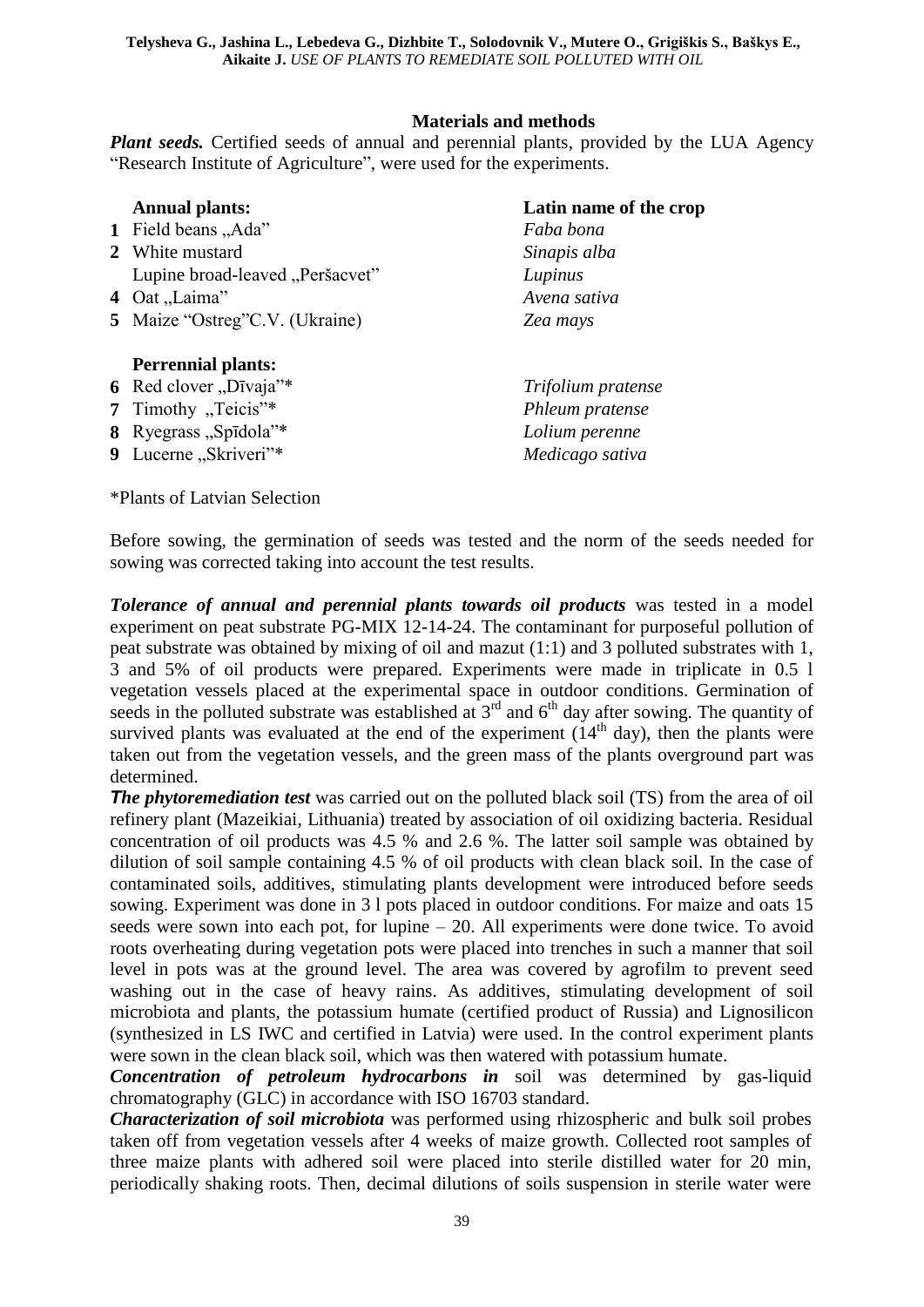prepared and plated in duplicate. The total **heterotrophic bacteria** count in bulk and rhizosphere soils samples was determined using Tryptone Glucose Yeast Extract Agar (Sifin, Germany). EMB (Sifin, Germany) and malt agar were used for enumerating **Gram-negative bacteria and fungi**, respectively. Incubation was performed at 28 °C during 48h for inoculated TGA and EMB plates, and 72h – for malt agar plates, respectively.

**Community-Level Physiological Profiles (CLPPs)** were determined using EcoPlates (Biolog, USA). For this purpose dilutions of soil samples were prepared in sterile 0,85% NaCl. 150 μl of appropriate dilution was added to each well. Measurement of bacteria growth on 31 different substrates (Table 1) was performed in dynamics, at 590 nm with a Model Expert Plus Microplate Reader (ALYS, Labware, Lausanne). EcoPlates were incubated at 28 °C during 7 days, with periodical shaking.

*Table 1.*

| <b>Carbon sources in EcoPlate</b> |                        |    |                         |                |                            |  |  |  |
|-----------------------------------|------------------------|----|-------------------------|----------------|----------------------------|--|--|--|
| No                                | Substrate              | No | Substrate               | N <sub>o</sub> | Substrate                  |  |  |  |
| 1                                 | Control – Water        | 11 | $2-Hydroxy$<br>Benzoic  | 22             | D-Glucosaminic             |  |  |  |
|                                   |                        |    | Acid                    |                | Acid                       |  |  |  |
| $\overline{2}$                    | B-Methyl-D-            | 12 | L-Phenylalanine         | 23             | Itaconic Acid              |  |  |  |
|                                   | Glucoside              |    |                         |                |                            |  |  |  |
| 3                                 | D-Galactonic           | 13 | Tween 80                | 24             | Glycil-L-Glutamic          |  |  |  |
|                                   | Acid $\gamma$ -Lactone |    |                         |                | Acid                       |  |  |  |
| $\overline{4}$                    | L-Arginine             | 14 | D-Mannitol              | 25             | D-Cellobiose               |  |  |  |
| 5                                 | Pyruvic<br>Acid        | 15 | 4-Hydroxy<br>Benzoic    | 26             | Glucose-1-                 |  |  |  |
|                                   | Methyl Ester           |    | Acid                    |                | Phosphate                  |  |  |  |
| 6                                 | D-Xylose               | 16 | L-Serine                | 27             | A-Ketobutyric Acid         |  |  |  |
| 7                                 | D-Galacturonic         | 17 | $\alpha$ -Cyclodextrine | 28             | Phenylethyl-amine          |  |  |  |
|                                   | Acid                   |    |                         |                |                            |  |  |  |
| 8                                 | L-Asparagine           | 18 | N-Acetyl-D-             | 29             | $\alpha$ -D-Lactose        |  |  |  |
|                                   |                        |    | Glucosamine             |                |                            |  |  |  |
| 9                                 | Tween 40               | 19 | T-Hydroxybutyric        | 30             | $D,L$ - $\alpha$ -Glycerol |  |  |  |
|                                   |                        |    | Acid                    |                | Phosphate                  |  |  |  |
| 10                                | <i>i</i> -Erythritol   | 20 | L-Threonine             | 31             | D-Malic Acid               |  |  |  |
|                                   |                        | 21 | Glycogen                | 32             | Putrescine                 |  |  |  |

*Plant root system* was analyzed using scanner STD-1600+ with software Win Rhizo 2002C.

#### **Results and discussion**

5 annual and 4 perennial plants were chosen on the basis of literature data. Tolerance of these plants towards artificial contamination of peat soil is characterized in the figures 1 and 2. Tolerance is defined here as the ability of a plant to grow in hydrocarbon contaminated soil and it does not necessarily mean the plant is fully healthy in these conditions.

The maize plants showed the best tolerance towards oil pollution. Thus, even on the background of 5 % of oil pollution the maize plants development was suppressed not significantly (Fig. 1). Oats and lupine plants are more affected than maize but their

tolerance was rather good at the same high level pollution. Mustard plant had the poorest tolerance at all pollution levels (1, 3 and 5 % of oil products).

Among perennial plants, timoty plant showed the best tolerance at all levels of oil contamination (Fig. 2). Development of other plants at the same level pollution was suppressed more significantly.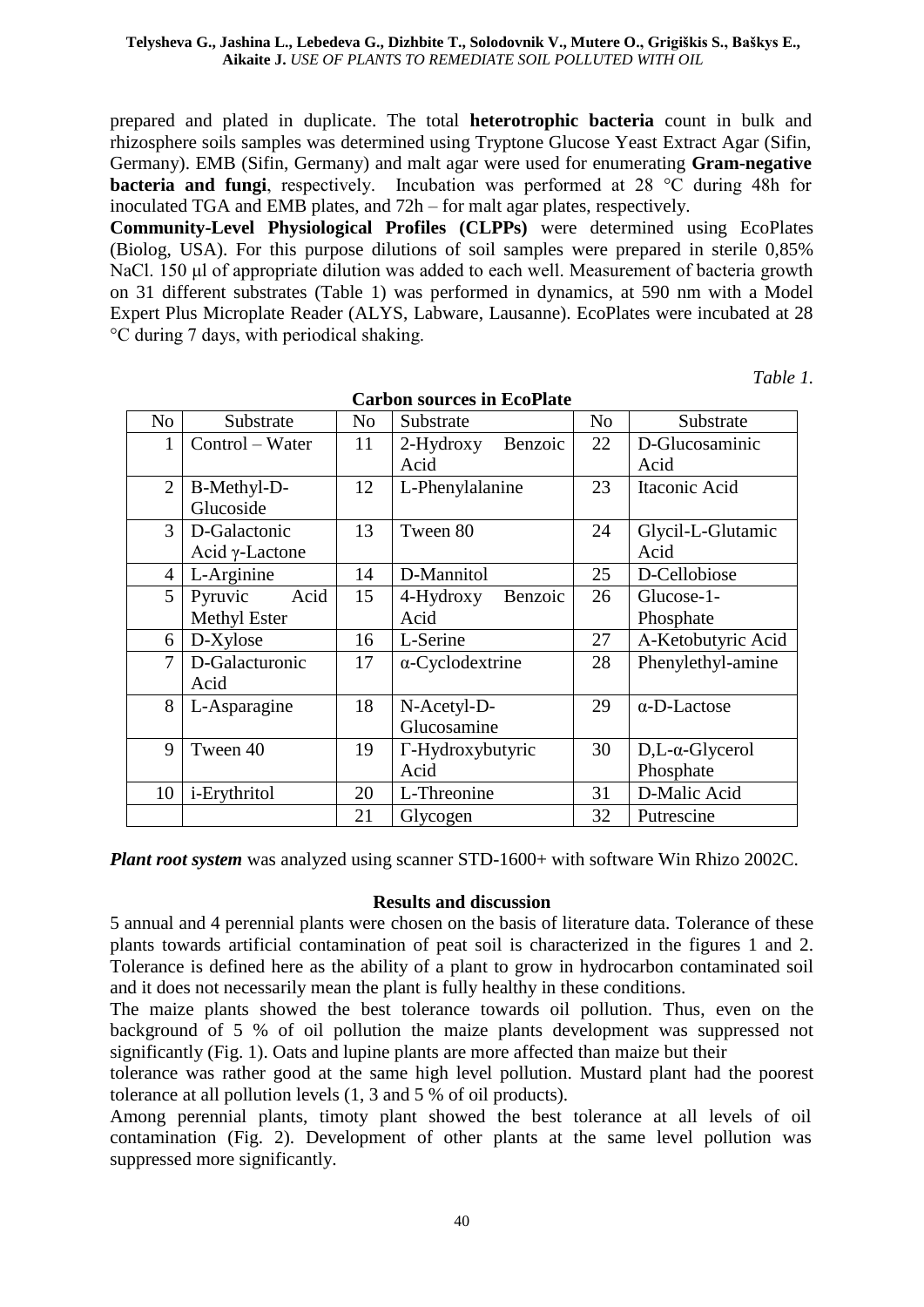





*Fig. 2.* **Tolerance of perennial plants towards artificial contamination soil by oil products in the first season of plant growth.**

Estimation of plants phytoremediation ability was performed on annual crops. Three annual crops (maize, oat and lupine) showed the highest tolerance to peat pollution by oil products were tested for phytoremediation of soil with technogenic pollution which was treated with association of oil oxidizing bacteria on the first stage of the integrated bioremediation technology.

Maize and oats developed well on the treated soil, which had residual concentration of the oil products of 2.6 and 4.5%. The growth of plants in variants with polluted soil differed from that for control (clean soil with humate) plants insignificantly.

The characteristics of underground parts of plants are presented in the table 2 and figure 3. Results obtained have shown that LSi applied as a soil amendment promotes development of maize plant root system stronger than potassium humate.

*Table 2.*

| Testual on content $\pi\omega$ /0) in the presence or growth activators |                     |            |              |               |  |  |  |  |  |
|-------------------------------------------------------------------------|---------------------|------------|--------------|---------------|--|--|--|--|--|
| Soil sample                                                             | Root dry<br>Average |            | Average root | Root          |  |  |  |  |  |
|                                                                         | mass, mg            | root       |              | volume,       |  |  |  |  |  |
|                                                                         |                     | length, cm |              | $\text{cm}^3$ |  |  |  |  |  |
| Control soil                                                            | 37.3                | 174.7      | 0.40         | 0.22          |  |  |  |  |  |
| TS with addition of LSi                                                 | 77.1                | 242.9      | 0.48         | 0.44          |  |  |  |  |  |
| of<br><b>TS</b><br>with<br>addition<br>potassium humate                 | 53.4                | 196.3      | 0.49         | 0.38          |  |  |  |  |  |

**Characteristics of underground parts of 4 weeks old maize plants grown on treated soil (residual oil content 4.5%) in the presence of growth activators**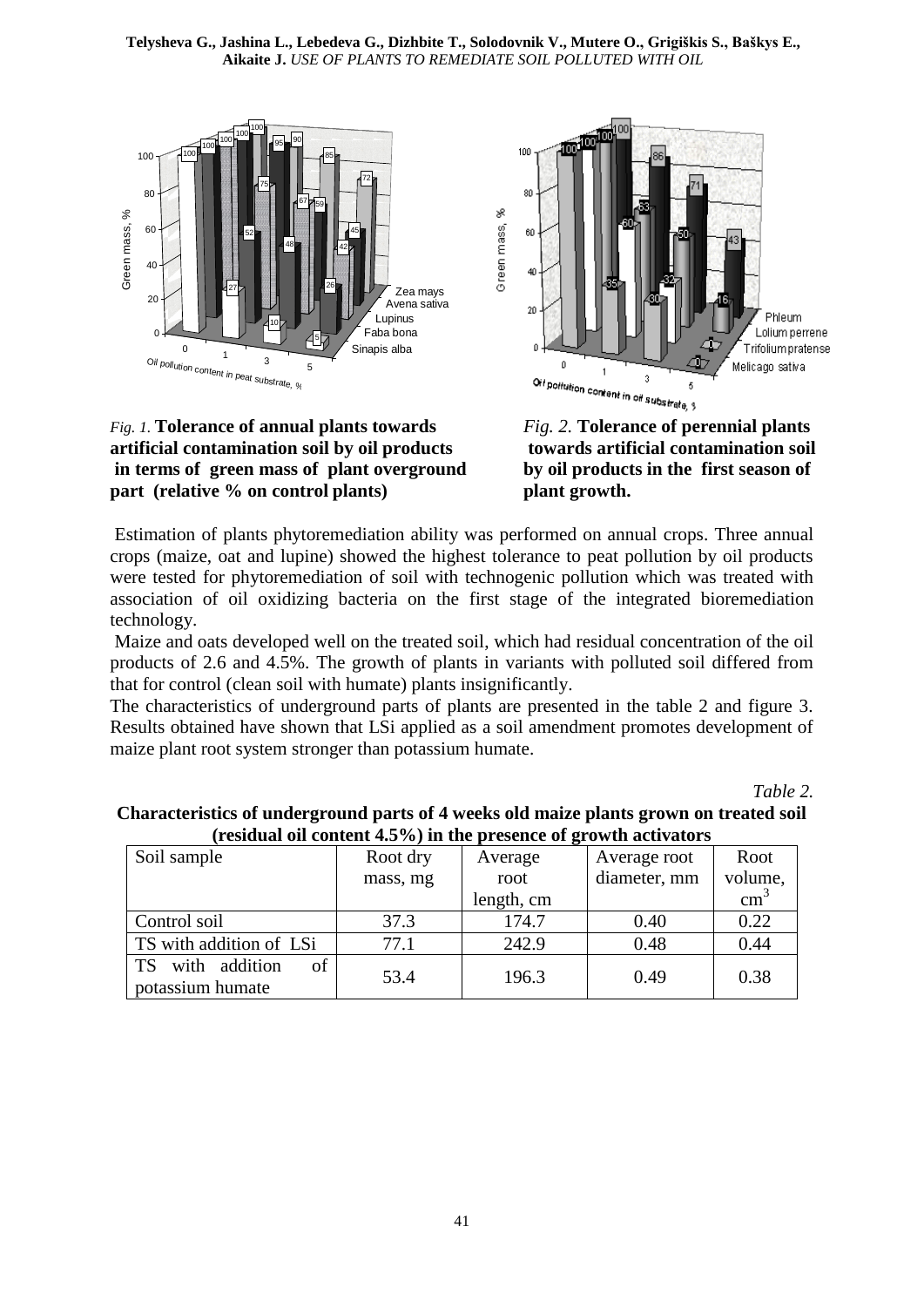

*Fig. 3*. **WinRhizo images of 4 weeks old maize roots:**

1 – Control plant was grown on clean black soil with addition of potassium humate; 2 – the plant was grown on TS (residual oil products content 4.5%) with addition of LSi; 3 - the plant was grown on TS (residual oil products content 4.5%) with addition of potassium humate

Intensive development of maize root system grown on soil treated by associations of oil oxidizing bacteria are in good conformity with the results of analysis of oil products content in planted soil before and after vegetation (Table 3 and 4).

*Table 3.*

| <b>Duration of experiment 4 weeks</b>   |               |               |  |  |  |  |  |
|-----------------------------------------|---------------|---------------|--|--|--|--|--|
| Average content of oil products in soil |               |               |  |  |  |  |  |
| for different plants, %                 |               |               |  |  |  |  |  |
| Maize                                   | Oats          | Lupine        |  |  |  |  |  |
|                                         |               |               |  |  |  |  |  |
| $2.6 \pm 0.2$                           |               |               |  |  |  |  |  |
|                                         |               |               |  |  |  |  |  |
| $1.9 \pm 0.05$                          |               |               |  |  |  |  |  |
|                                         |               |               |  |  |  |  |  |
|                                         |               |               |  |  |  |  |  |
| $1.2 \pm 0.1$                           | $1.7 \pm 0.1$ | $1.2 \pm 0.1$ |  |  |  |  |  |
|                                         |               |               |  |  |  |  |  |
|                                         |               |               |  |  |  |  |  |
| $1.3 \pm 0.1$                           | $1.0 \pm 0.1$ | $1.3 \pm 0.1$ |  |  |  |  |  |
|                                         |               |               |  |  |  |  |  |
|                                         |               |               |  |  |  |  |  |

| Influence of plants vegetation on oil products content in polluted soil treated with oil |                                                                      |  |  |  |  |
|------------------------------------------------------------------------------------------|----------------------------------------------------------------------|--|--|--|--|
|                                                                                          | oxidizing bacteria (TS) with initial oil concentration of 2.6 $\%$ . |  |  |  |  |
|                                                                                          |                                                                      |  |  |  |  |

42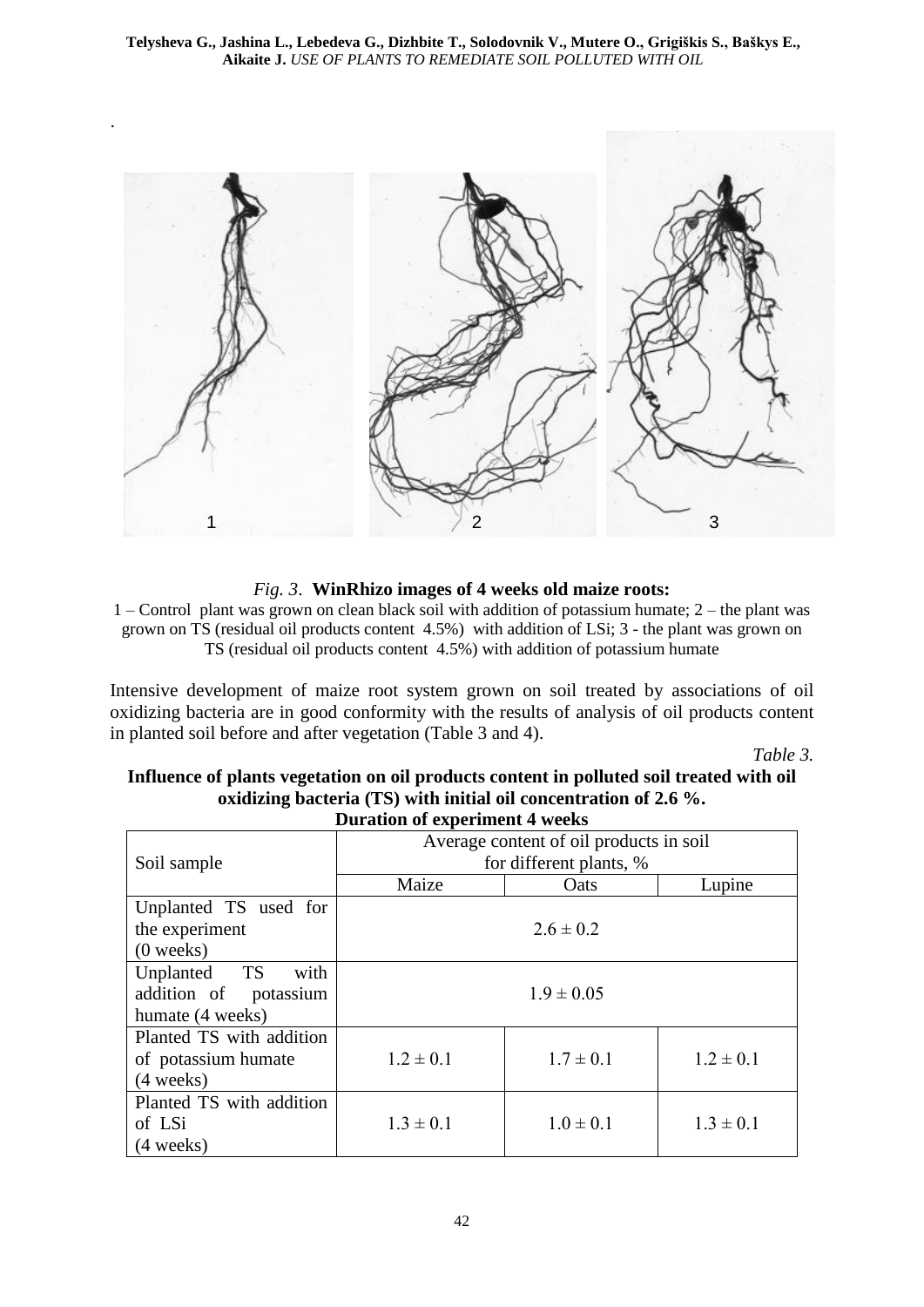#### *Table 4.*

| Influence of plants vegetation on oil products content in polluted soil treated with oil |
|------------------------------------------------------------------------------------------|
| oxidizing bacteria (TS) with initial oil concentration of 4.5 %.                         |
| Duration of experiment 4 weeks                                                           |

|                                                             | Average content of oil products in soil, % |               |               |  |  |  |  |
|-------------------------------------------------------------|--------------------------------------------|---------------|---------------|--|--|--|--|
| Soil sample                                                 | for different plants                       |               |               |  |  |  |  |
|                                                             | Maize                                      | Oats          | Lupine        |  |  |  |  |
| Unplanted TS used for the<br>experiment (0 weeks)           | $4.5 \pm 0.4$                              |               |               |  |  |  |  |
| Unplanted TS with addition of<br>potassium humate (4 weeks) | $4.0 \pm 0.4$                              |               |               |  |  |  |  |
| Planted TS with addition of<br>potassium humate (4 weeks)   | $3.8 \pm 0.3$                              | $4.0 \pm 0.4$ | $3.9 \pm 0.4$ |  |  |  |  |
| Planted TS with addition of LSi<br>(4 weeks)                | $3.1 \pm 0.2$                              | $3.2 \pm 0.3$ | $3.8 \pm 0.4$ |  |  |  |  |

Vegetation of maize plants on the treated soil (oil products content of 4.5%) in the presence of LSi resulted in the statistically significant decrease in oil products content in comparison with initial unplanted soil and unplanted soil after its exposition for the same experiment duration. In the case of oil products content in soil of 2.6%, all plants grown in the presence of both activators show the statistically significant decreasing effects.

*The soil microbiota analysis* was performed for unplanted and planted with maize TS samples (initial oil products content of 4.5%). Comparison of the total count of heterotrophic microorganisms showed that in the variants with maize, it varied for various media in the range of 3.1 x  $10^7$  to 5.8 x  $10^8$  cfu/g d.w. (Fig. 4). It attributed to the both, bulk and rhizospheric soil samples. The number of culturable Gram-negative bacteria, grown on EMB agar, was found to be very similar for maize rhizosphere and variants without vegetation and planted with maize bulk soil (Fig. 4).

The concentration of fungi also was rather similar in all tested samples and varied in the range 1.2 x  $10^5 \div 7.7$  x  $10^5$  cfu/g dw, however, in rhizospheric soil from the variant with LSi application it was significantly higher  $(1.4 \times 10^7 \text{ cftu/g d.w.})$  (Fig.4).



*Fig. 4.* **The number of colony forming units (CFU) in bulk and rhizosphere soils samples, determined using three different medium.** 

TGA – Tryptone Glucose Agar for heterotrophic bacteria count, EMB – Eosine Methylene Blue – for culturable Gram-negative bacteria count, Malt agar – for fungi count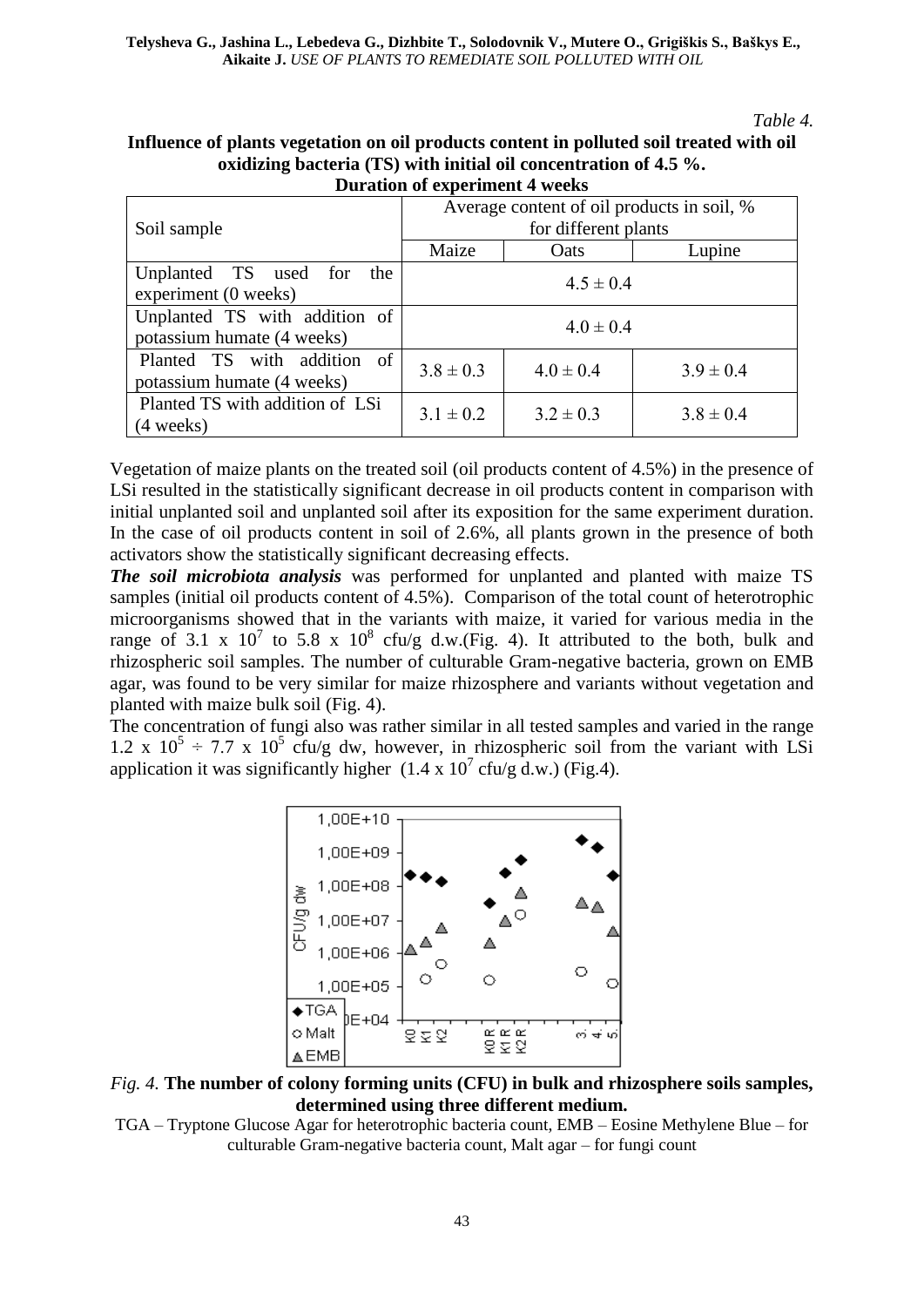**K0 and K0 R** - bulk and rhizospheric soil, respectively, from variant, where maize plants were grown for 4 weeks on clean black soil with addition of potassium humate; **K1 and K1 R -** bulk and rhizospheric soil, respectively, from variant, where maize plants were grown for 4 weeks on TS (initial oil content of 4.5%) with addition of humate; **K2 and K2 R -** bulk and rhizospheric soil, respectively, from variant, where maize plants were grown for 4 weeks on TS (initial oil content of 4.5%) with addition of LSi; **3, 4** – unplanted TS (initial oil content of 4.5%) with addition of LSi and humate, respectively after 4 weeks outdoor exposition; **5 –** initial TS (oil content of 4.5%) used for the experiment.

*The measurement of growth intensity of microbial communities* at the early stage, i.e. after 16h of cultivation, has revealed a significant difference in growth activity between bulk and rhizosphere microorganisms sampled from K1 and K2. Thus, rhizosphere microorganisms actively grew, using such substrates, as N-Acetyl-D-Glucosamine, B-Methyl-D-Glucoside (Fig. 5 - arrows). In turn, microorganisms from bulk soil did not exhibit growth activity during the first 16h of cultivation.



## *Figure 5.* **16h growth of soil microorganisms on Biolog EcoPlate substrates. Value are means (n=3). Bars represent standard deviation. Description of carbon sources is shown in the subdivision 2.5). Samples description is shown in the legend to the Fig.4.**

These results are in a good agreement with the data on the number of total heterotrophic bacteria in plant rhizosphere in comparison with bulk soil (Fig. 4).